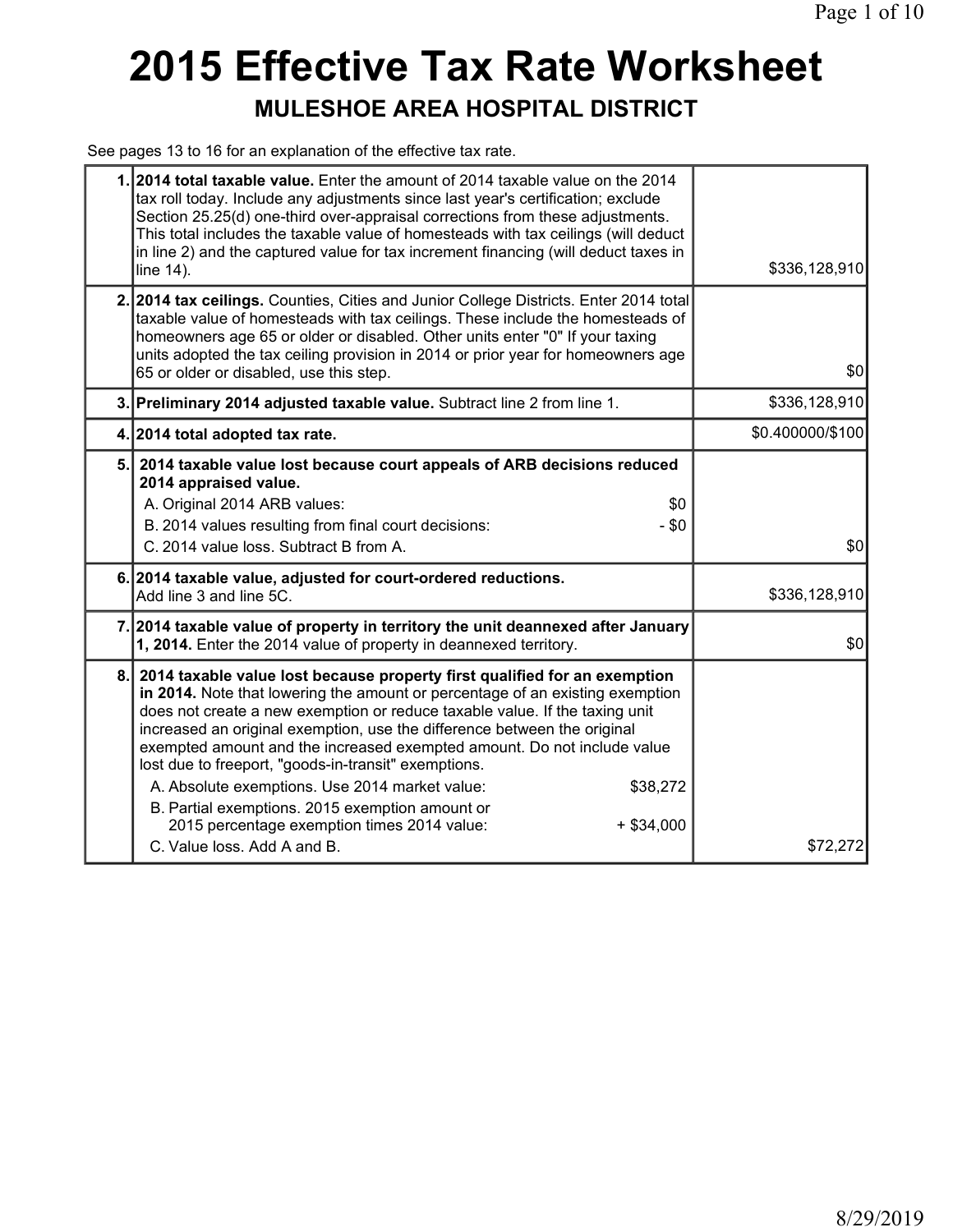#### **2015 Effective Tax Rate Worksheet (continued) MULESHOE AREA HOSPITAL DISTRICT**

| appraisal (1-d or 1-d-1), timber appraisal, recreational/scenic appraisal or<br>public access airport special appraisal in 2015. Use only those properties<br>that first qualified in 2015; do not use properties that qualified in 2014.<br>A. 2014 market value:<br>\$0<br>- \$0<br>B. 2015 productivity or special appraised value:<br>C. Value loss. Subtract B from A. | \$0                                                                                                                                                                                                                                                                                                                                                                                                                                                                                                                                                                                                                                  |
|-----------------------------------------------------------------------------------------------------------------------------------------------------------------------------------------------------------------------------------------------------------------------------------------------------------------------------------------------------------------------------|--------------------------------------------------------------------------------------------------------------------------------------------------------------------------------------------------------------------------------------------------------------------------------------------------------------------------------------------------------------------------------------------------------------------------------------------------------------------------------------------------------------------------------------------------------------------------------------------------------------------------------------|
|                                                                                                                                                                                                                                                                                                                                                                             | \$72,272                                                                                                                                                                                                                                                                                                                                                                                                                                                                                                                                                                                                                             |
|                                                                                                                                                                                                                                                                                                                                                                             | \$336,056,638                                                                                                                                                                                                                                                                                                                                                                                                                                                                                                                                                                                                                        |
|                                                                                                                                                                                                                                                                                                                                                                             | \$1,344,226                                                                                                                                                                                                                                                                                                                                                                                                                                                                                                                                                                                                                          |
| refunded during the last budget year for tax years preceding tax year 2014.<br>Types of refunds include court decisions, Section 25.25(b) and (c) corrections<br>and Section 31.11 payment errors. Do not include refunds for tax year 2014.<br>This line applies only to tax years preceding tax year 2014.                                                                | \$0                                                                                                                                                                                                                                                                                                                                                                                                                                                                                                                                                                                                                                  |
| taxes paid into the tax increment fund for a reinvestment zone as agreed by the<br>taxing unit. If the unit has no 2015 captured appraised value in Line 16D, enter<br>"0."                                                                                                                                                                                                 | \$0                                                                                                                                                                                                                                                                                                                                                                                                                                                                                                                                                                                                                                  |
|                                                                                                                                                                                                                                                                                                                                                                             | \$1,344,226                                                                                                                                                                                                                                                                                                                                                                                                                                                                                                                                                                                                                          |
| value includes only certified values and includes the total taxable value of<br>homesteads with tax ceilings (will deduct in line 18). These homesteads<br>includes homeowners age 65 or older or disabled.<br>A. Certified values only:<br>\$358,399,757<br>B. Counties: Include railroad rolling stock values<br>certified by the Comptroller's office:<br>$+$ \$0        |                                                                                                                                                                                                                                                                                                                                                                                                                                                                                                                                                                                                                                      |
|                                                                                                                                                                                                                                                                                                                                                                             | 9. 2014 taxable value lost because property first qualified for agricultural<br>10. Total adjustments for lost value. Add lines 7, 8C and 9C.<br>11. 2014 adjusted taxable value. Subtract line 10 from line 6.<br>12. Adjusted 2014 taxes. Multiply line 4 by line 11 and divide by \$100.<br>13. Taxes refunded for years preceding tax year 2014. Enter the amount of taxes<br>14. Taxes in tax increment financing (TIF) for tax year 2014. Enter the amount of<br>15. Adjusted 2014 taxes with refunds. Add lines 12 and 13, subtract line 14.<br>16. Total 2015 taxable value on the 2015 certified appraisal roll today. This |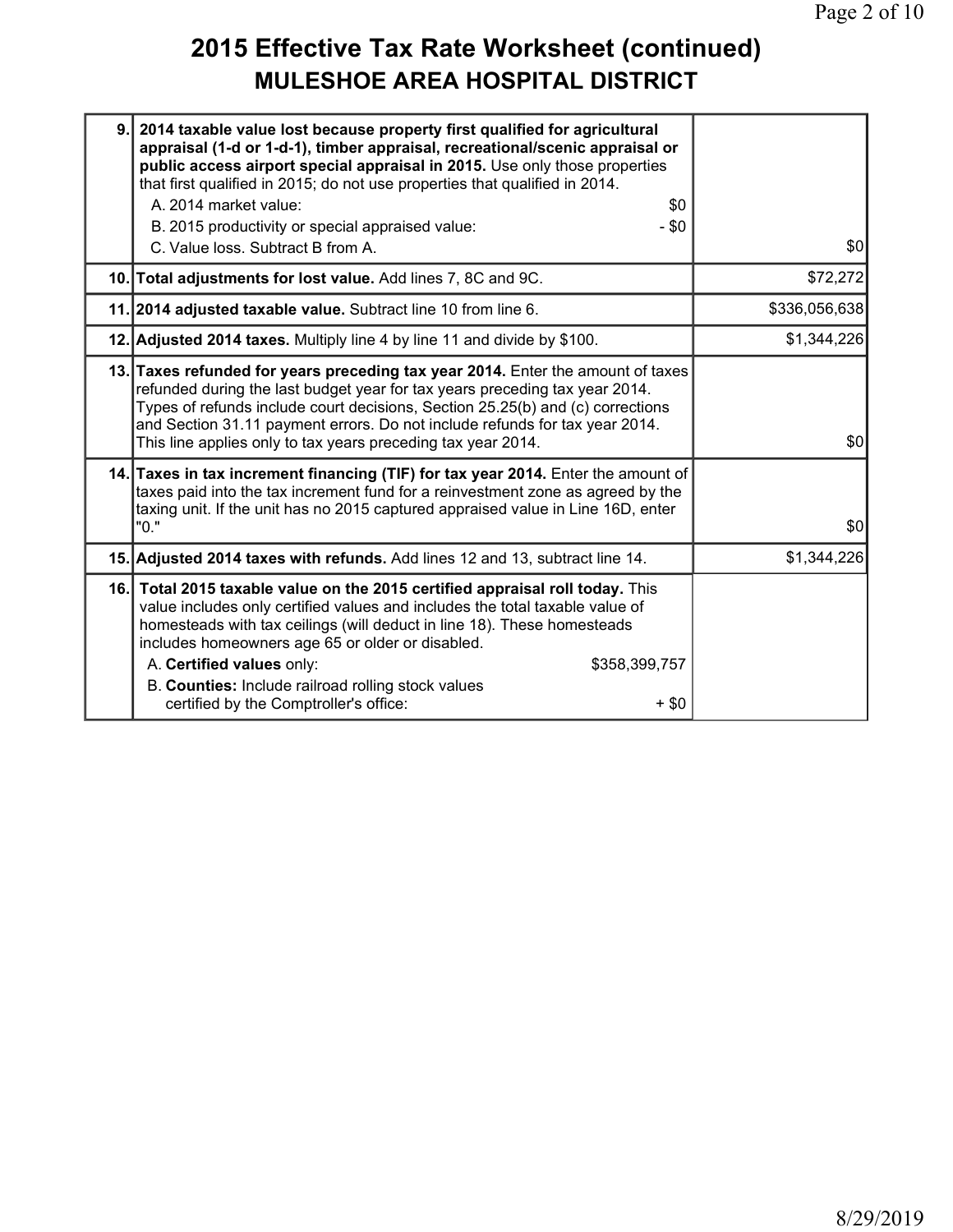### **2015 Effective Tax Rate Worksheet (continued) MULESHOE AREA HOSPITAL DISTRICT**

| 16.<br>$\text{(cont.)}$ | C. Pollution control exemption: Deduct the value<br>of property exempted for the current tax year for<br>the first time as pollution control property (use this<br>line based on attorney's advice):<br>D. Tax increment financing: Deduct the 2015<br>captured appraised value of property taxable by a<br>taxing unit in a tax increment financing zone for<br>which the 2015 taxes will be deposited into the tax<br>increment fund. Do not include any new property<br>value that will be included in line 21 below.<br>E. Total 2015 value. Add A and B, then subtract C                                                                                                                                                                                                                                                                                                                                                                                                                                                                                                                                                                                                                          | $-$ \$0<br>$- $0$ |               |
|-------------------------|--------------------------------------------------------------------------------------------------------------------------------------------------------------------------------------------------------------------------------------------------------------------------------------------------------------------------------------------------------------------------------------------------------------------------------------------------------------------------------------------------------------------------------------------------------------------------------------------------------------------------------------------------------------------------------------------------------------------------------------------------------------------------------------------------------------------------------------------------------------------------------------------------------------------------------------------------------------------------------------------------------------------------------------------------------------------------------------------------------------------------------------------------------------------------------------------------------|-------------------|---------------|
|                         | and D.                                                                                                                                                                                                                                                                                                                                                                                                                                                                                                                                                                                                                                                                                                                                                                                                                                                                                                                                                                                                                                                                                                                                                                                                 |                   | \$358,399,757 |
| 17.1                    | Total value of properties under protest or not included on certified<br>appraisal roll.<br>A. 2015 taxable value of properties under protest.<br>The chief appraiser certifies a list of properties still<br>under ARB protest. The list shows the district's<br>value and the taxpayer's claimed value, if any or<br>an estimate of the value if the taxpayer wins. For<br>each of the properties under protest, use the<br>lowest of these values. Enter the total value.<br>B. 2015 value of properties not under protest or<br>included on certified appraisal roll. The chief<br>appraiser gives taxing units a list of those taxable<br>properties that the chief appraiser knows about but<br>are not included at appraisal roll certification.<br>These properties also are not on the list of<br>properties that are still under protest. On this list of<br>properties, the chief appraiser includes the market<br>value, appraised value and exemptions for the<br>preceding year and a reasonable estimate of the<br>market value, appraised value and exemptions for<br>the current year. Use the lower market, appraised<br>or taxable value (as appropriate). Enter the total<br>value. | \$0<br>$+$ \$0    |               |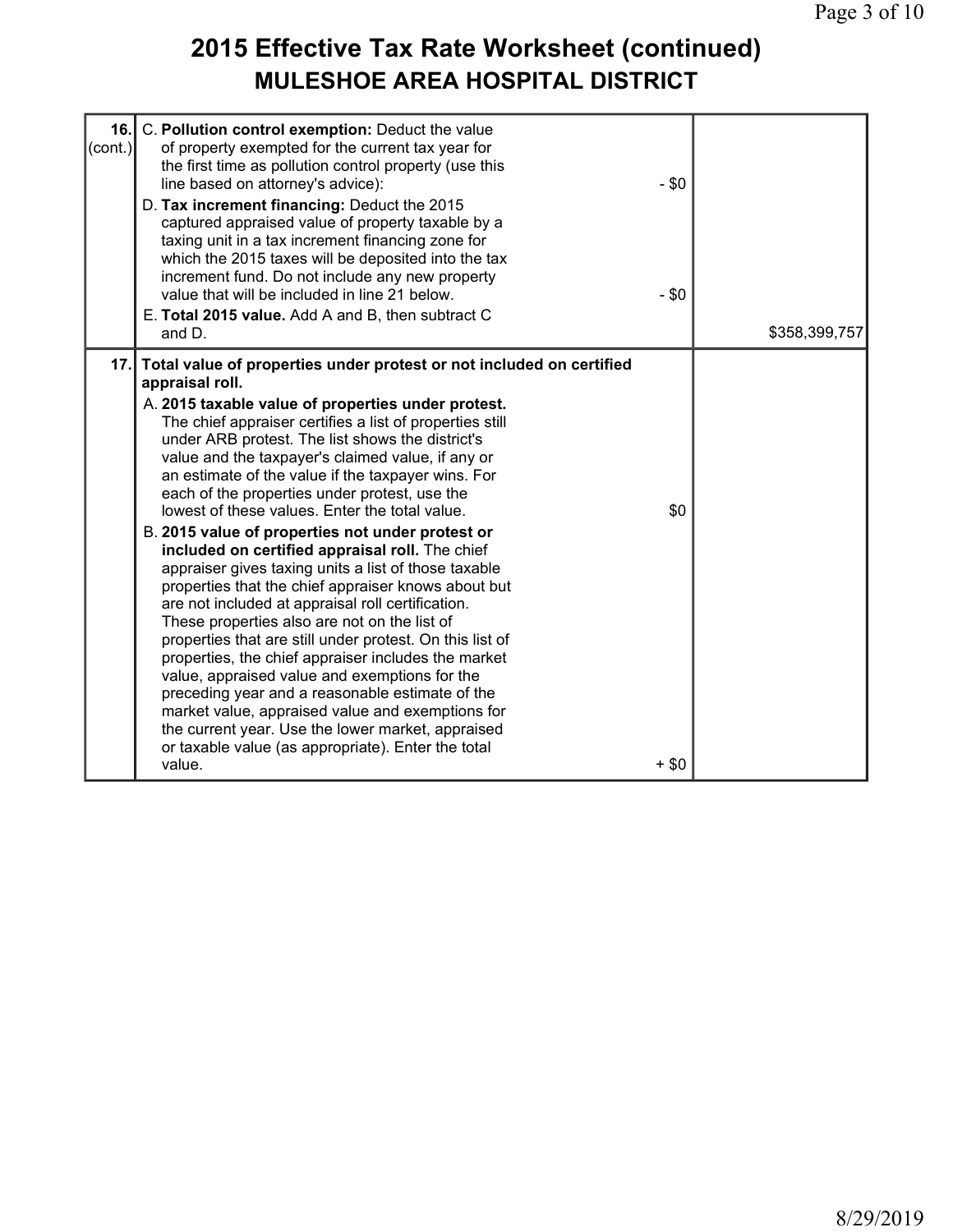#### **2015 Effective Tax Rate Worksheet (continued) MULESHOE AREA HOSPITAL DISTRICT**

| 17.<br>(cont.) | C. Total value under protest or not certified. Add<br>A and B.                                                                                                                                                                                                                                                                                                                                                                                                                                                                                                                                                                                                                                                                                                                                                                                                                                                                               | \$0            |
|----------------|----------------------------------------------------------------------------------------------------------------------------------------------------------------------------------------------------------------------------------------------------------------------------------------------------------------------------------------------------------------------------------------------------------------------------------------------------------------------------------------------------------------------------------------------------------------------------------------------------------------------------------------------------------------------------------------------------------------------------------------------------------------------------------------------------------------------------------------------------------------------------------------------------------------------------------------------|----------------|
|                | 18. 2015 tax cellings. Counties, cities and junior colleges enter 2015 total taxable<br>value of homesteads with tax ceilings. These include the homesteads of<br>homeowners age 65 or older or disabled. Other units enter "0." If your taxing<br>units adopted the tax ceiling provision in 2014 or prior year for homeowners<br>age 65 or older or disabled, use this step.                                                                                                                                                                                                                                                                                                                                                                                                                                                                                                                                                               | 30             |
|                | 19. 2015 total taxable value. Add lines 16E and 17C. Subtract line 18.                                                                                                                                                                                                                                                                                                                                                                                                                                                                                                                                                                                                                                                                                                                                                                                                                                                                       | \$358,399,757  |
|                | 20. Total 2015 taxable value of properties in territory annexed after January 1,<br>2008. Include both real and personal property. Enter the 2015 value of property<br>in territory annexed.                                                                                                                                                                                                                                                                                                                                                                                                                                                                                                                                                                                                                                                                                                                                                 | \$0            |
|                | 21. Total 2015 taxable value of new improvements and new personal property<br>located in new improvements. "New" means the item was not on the<br>appraisal roll in 2014. An improvement is a building, structure, fixture or fence<br>erected on or affixed to land. A transportable structure erected on its owner's<br>land is also included unless it is held for sale or is there only temporarily. New<br>additions to existing improvements may be included if the appraised value can<br>be determined. New personal property in a new improvement must have been<br>brought into the unit after January 1, 2014 and be located in a new<br>improvement. New improvements do include property on which a tax<br>abatement agreement has expired for 2015. New improvements do not include<br>mineral interests produced for the first time, omitted property that is back<br>assessed and increased appraisals on existing property. | \$2,616,883    |
|                | 22. Total adjustments to the 2015 taxable value. Add lines 20 and 21.                                                                                                                                                                                                                                                                                                                                                                                                                                                                                                                                                                                                                                                                                                                                                                                                                                                                        | \$2,616,883    |
|                | 23. 2015 adjusted taxable value. Subtract line 22 from line 19.                                                                                                                                                                                                                                                                                                                                                                                                                                                                                                                                                                                                                                                                                                                                                                                                                                                                              | \$355,782,874  |
|                | 24. 2015 effective tax rate. Divide line 15 by line 23 and multiply by \$100.                                                                                                                                                                                                                                                                                                                                                                                                                                                                                                                                                                                                                                                                                                                                                                                                                                                                | \$0.3778/\$100 |
|                | 25. COUNTIES ONLY. Add together the effective tax rates for each type of tax the<br>county levies. The total is the 2015 county effective tax rate.                                                                                                                                                                                                                                                                                                                                                                                                                                                                                                                                                                                                                                                                                                                                                                                          |                |
|                | <b>Fund Name</b><br><b>Tax Rate</b><br>${field36.1}$<br>${field36.2}$                                                                                                                                                                                                                                                                                                                                                                                                                                                                                                                                                                                                                                                                                                                                                                                                                                                                        | \$/\$100       |

A county, city or hospital district that adopted the additional sales tax in November 2014 or in May 2015 must adjust its effective tax rate. *The Additional Sales Tax Rate Worksheet* on page 39 sets out this adjustment. Do not forget to complete the *Additional Sales Tax Rate Worksheet* if the taxing unit adopted the additional sales tax on these dates.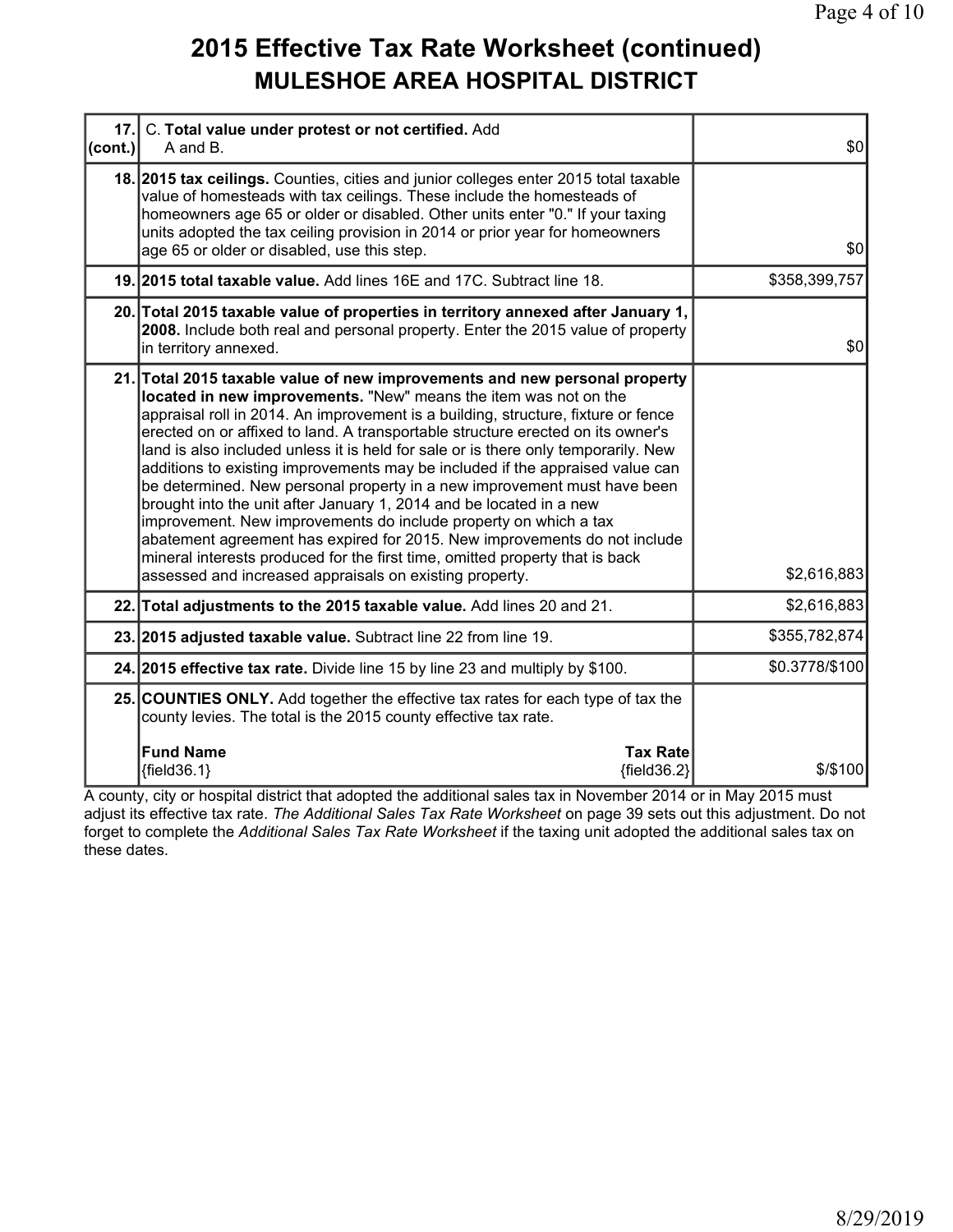# **2015 Rollback Tax Rate Worksheet**

#### **MULESHOE AREA HOSPITAL DISTRICT**

See pages 17 to 21 for an explanation of the rollback tax rate.

|      | 26. 2014 maintenance and operations (M&O) tax rate.                                                                                                                                                                                                                                                                                                                                                                                                                                                                                                                                                                                                                                                                                                                                                                                                                                                                                                                                                                                                                                                                                                                                                                                                                                                                          |                                                | \$0.314700/\$100 |
|------|------------------------------------------------------------------------------------------------------------------------------------------------------------------------------------------------------------------------------------------------------------------------------------------------------------------------------------------------------------------------------------------------------------------------------------------------------------------------------------------------------------------------------------------------------------------------------------------------------------------------------------------------------------------------------------------------------------------------------------------------------------------------------------------------------------------------------------------------------------------------------------------------------------------------------------------------------------------------------------------------------------------------------------------------------------------------------------------------------------------------------------------------------------------------------------------------------------------------------------------------------------------------------------------------------------------------------|------------------------------------------------|------------------|
|      | 27. 2014 adjusted taxable value. Enter the amount from line 11.                                                                                                                                                                                                                                                                                                                                                                                                                                                                                                                                                                                                                                                                                                                                                                                                                                                                                                                                                                                                                                                                                                                                                                                                                                                              |                                                | \$336,056,638    |
| 28.1 | 2014 M&O taxes.<br>A. Multiply line 26 by line 27 and divide by \$100.<br>B. Cities, counties and hospital districts with<br>additional sales tax: Amount of additional sales<br>tax collected and spent on M&O expenses in<br>2014. Enter amount from full year's sales tax<br>revenue spent for M&O in 2014 fiscal year, if any.<br>Other units, enter "0." Counties exclude any<br>amount that was spent for economic development<br>grants from the amount of sales tax spent.<br>C. Counties: Enter the amount for the state criminal<br>justice mandate. If second or later year, the<br>amount is for increased cost above last year's<br>amount. Other units, enter "0."<br>D. Transferring function: If discontinuing all of a<br>department, function or activity and transferring it<br>to another unit by written contract, enter the<br>amount spent by the unit discontinuing the<br>function in the 12 months preceding the month of<br>this calculation. If the unit did not operate this<br>function for this 12-month period, use the amount<br>spent in the last full fiscal year in which the unit<br>operated the function. The unit discontinuing the<br>function will subtract this amount in H below. The<br>unit receiving the function will add this amount in<br>H below. Other units, enter "0." | \$1,057,570<br>$+$ \$0<br>$+$ \$0<br>$+/-$ \$0 |                  |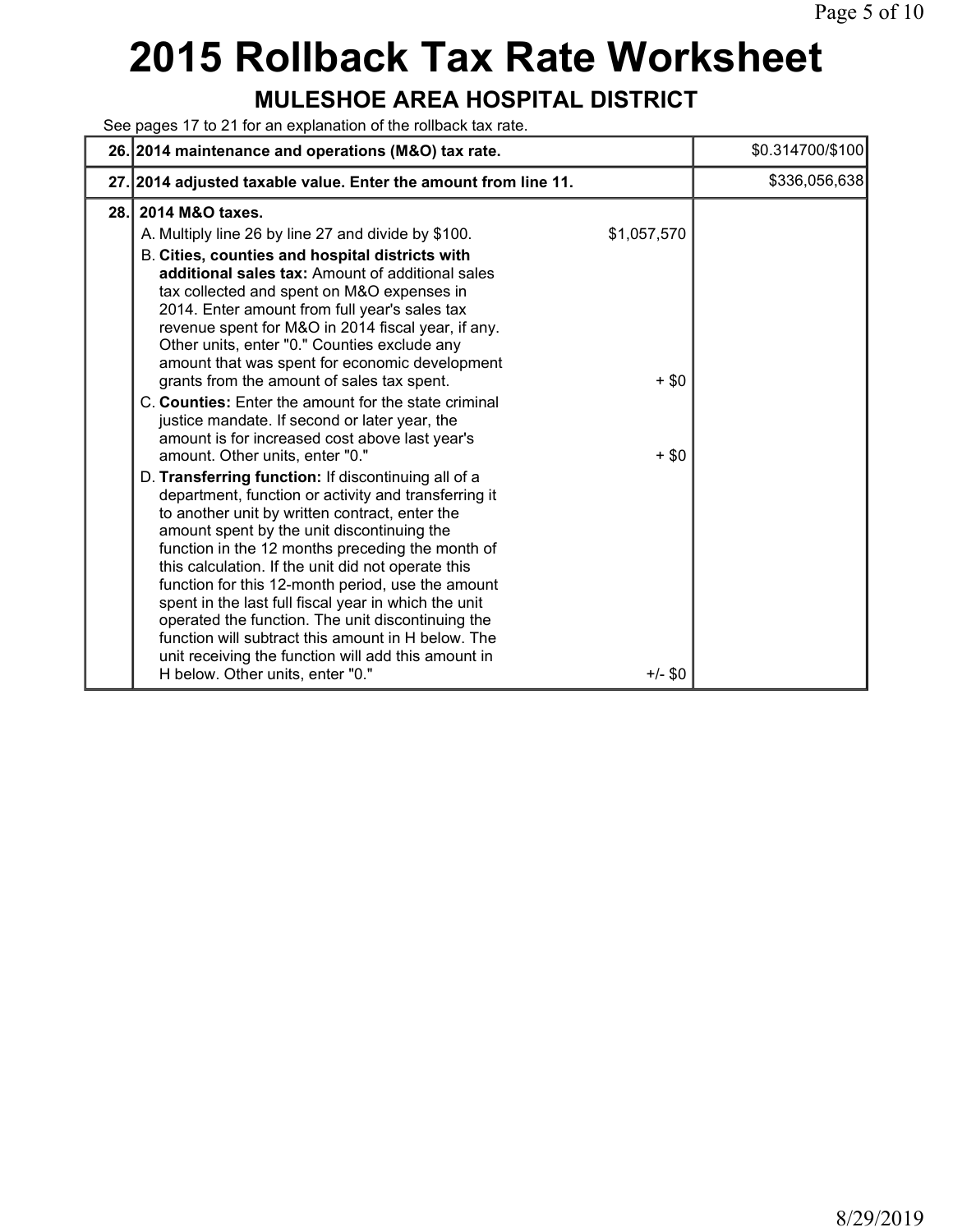### **2015 Rollback Tax Rate Worksheet (continued) MULESHOE AREA HOSPITAL DISTRICT**

| 28.<br>(cont.) | E. Taxes refunded for years preceding tax year<br>2014: Enter the amount of M&O taxes refunded<br>during the last budget year for tax years<br>preceding tax year 2014. Types of refunds<br>include court decisions, Section 25.25(b) and (c)<br>corrections and Section 31.11 payment errors. Do<br>not include refunds for tax year 2014. This line<br>applies only to tax years preceding tax year 2014.<br>F. Enhanced indigent health care expenditures:<br>Enter the increased amount for the current year's<br>enhanced indigent health care expenditures<br>above the preceding tax year's enhanced indigent<br>health care expenditures, less any state<br>assistance.<br>G. Taxes in tax increment financing (TIF): Enter<br>the amount of taxes paid into the tax increment<br>fund for a reinvestment zone as agreed by the<br>taxing unit. If the unit has no 2015 captured<br>appraised value in Line 16D, enter "0."<br>H. Adjusted M&O Taxes. Add A, B, C, E and F. For<br>unit with D, subtract if discontinuing function and<br>add if receiving function. Subtract G. | $+$ \$0<br>$+ $0$<br>$- $0$ | \$1,057,570    |
|----------------|------------------------------------------------------------------------------------------------------------------------------------------------------------------------------------------------------------------------------------------------------------------------------------------------------------------------------------------------------------------------------------------------------------------------------------------------------------------------------------------------------------------------------------------------------------------------------------------------------------------------------------------------------------------------------------------------------------------------------------------------------------------------------------------------------------------------------------------------------------------------------------------------------------------------------------------------------------------------------------------------------------------------------------------------------------------------------------------|-----------------------------|----------------|
|                | 29. 2015 adjusted taxable value.                                                                                                                                                                                                                                                                                                                                                                                                                                                                                                                                                                                                                                                                                                                                                                                                                                                                                                                                                                                                                                                         |                             |                |
|                | Enter line 23 from the Effective Tax Rate Worksheet.                                                                                                                                                                                                                                                                                                                                                                                                                                                                                                                                                                                                                                                                                                                                                                                                                                                                                                                                                                                                                                     |                             | \$355,782,874  |
|                | 30. 2015 effective maintenance and operations rate.<br>Divide line 28H by line 29 and multiply by \$100.                                                                                                                                                                                                                                                                                                                                                                                                                                                                                                                                                                                                                                                                                                                                                                                                                                                                                                                                                                                 |                             | \$0.2972/\$100 |
|                | 31. 2015 rollback maintenance and operation rate.<br>Multiply line 30 by 1.08. (See lines 49 to 52 for additional rate for pollution<br>control expenses.                                                                                                                                                                                                                                                                                                                                                                                                                                                                                                                                                                                                                                                                                                                                                                                                                                                                                                                                |                             | \$0.3209/\$100 |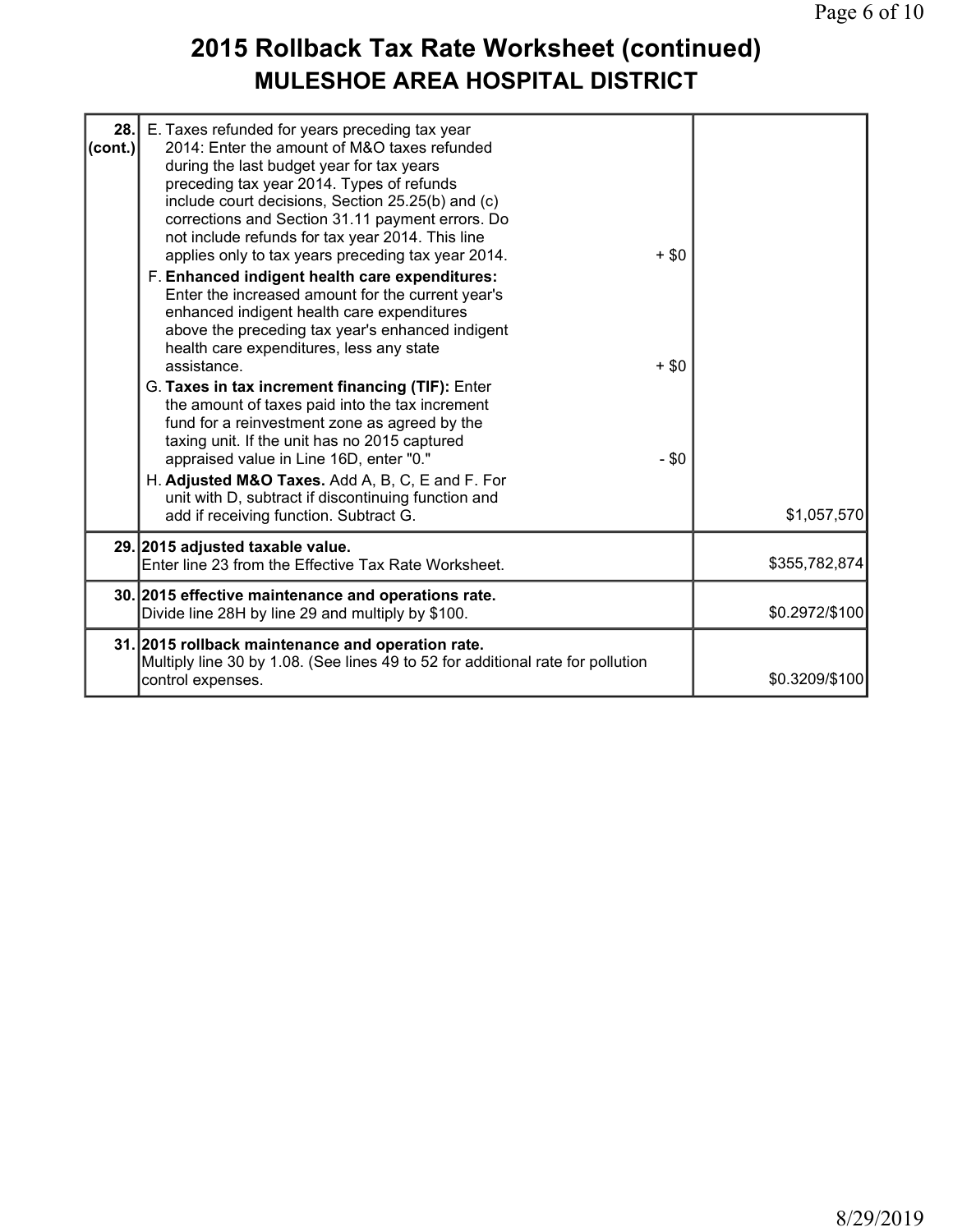#### **2015 Rollback Tax Rate Worksheet (continued) MULESHOE AREA HOSPITAL DISTRICT**

| 32. | Total 2015 debt to be paid with property taxes and additional sales tax<br>revenue.<br>"Debt" means the interest and principal that will be paid on debts that:<br>(1) are paid by property taxes,<br>(2) are secured by property taxes,<br>(3) are scheduled for payment over a period longer than one year and<br>(4) are not classified in the unit's budget as M&O expenses.<br>A: Debt also includes contractual payments to other<br>taxing units that have incurred debts on behalf of<br>this taxing unit, if those debts meet the four<br>conditions above. Include only amounts that will be<br>paid from property tax revenue. Do not include<br>appraisal district budget payments. List the debt in |                |
|-----|------------------------------------------------------------------------------------------------------------------------------------------------------------------------------------------------------------------------------------------------------------------------------------------------------------------------------------------------------------------------------------------------------------------------------------------------------------------------------------------------------------------------------------------------------------------------------------------------------------------------------------------------------------------------------------------------------------------|----------------|
|     | Schedule B: Debt Service.<br>\$285,613                                                                                                                                                                                                                                                                                                                                                                                                                                                                                                                                                                                                                                                                           |                |
|     | B: Subtract unencumbered fund amount used to<br>reduce total debt.<br>$-50$                                                                                                                                                                                                                                                                                                                                                                                                                                                                                                                                                                                                                                      |                |
|     | C: Subtract amount paid from other resources.<br>$-\$0$                                                                                                                                                                                                                                                                                                                                                                                                                                                                                                                                                                                                                                                          |                |
|     | D: Adjusted debt. Subtract B and C from A.                                                                                                                                                                                                                                                                                                                                                                                                                                                                                                                                                                                                                                                                       | \$285,613      |
|     | 33. Certified 2014 excess debt collections. Enter the amount certified by the<br>collector.                                                                                                                                                                                                                                                                                                                                                                                                                                                                                                                                                                                                                      | \$15,826       |
|     | 34. Adjusted 2015 debt. Subtract line 33 from line 32.                                                                                                                                                                                                                                                                                                                                                                                                                                                                                                                                                                                                                                                           | \$269,787      |
|     | 35. Certified 2015 anticipated collection rate. Enter the rate certified by the<br>collector. If the rate is 100 percent or greater, enter 100 percent.                                                                                                                                                                                                                                                                                                                                                                                                                                                                                                                                                          | 93.000000%     |
|     | 36. 2015 debt adjusted for collections. Divide line 34 by line 35.                                                                                                                                                                                                                                                                                                                                                                                                                                                                                                                                                                                                                                               | \$290,094      |
|     | 37. 2015 total taxable value. Enter the amount on line 19.                                                                                                                                                                                                                                                                                                                                                                                                                                                                                                                                                                                                                                                       | \$358,399,757  |
|     | 38. 2015 debt tax rate. Divide line 36 by line 37 and multiply by \$100.                                                                                                                                                                                                                                                                                                                                                                                                                                                                                                                                                                                                                                         | \$0.0809/\$100 |
|     | 39. 2015 rollback tax rate. Add lines 31 and 38.                                                                                                                                                                                                                                                                                                                                                                                                                                                                                                                                                                                                                                                                 | \$0.4018/\$100 |
|     | 40. COUNTIES ONLY. Add together the rollback tax rates for each type of tax the<br>county levies. The total is the 2015 county rollback tax rate.                                                                                                                                                                                                                                                                                                                                                                                                                                                                                                                                                                |                |
|     | <b>Fund Name</b><br><b>Tax Rate</b><br>${fields 5.1}$<br>${fields2}$                                                                                                                                                                                                                                                                                                                                                                                                                                                                                                                                                                                                                                             | \$/\$100       |

A taxing unit that adopted the additional sales tax must complete the lines for the *Additional Sales Tax Rate*. A taxing unit seeking additional rollback protection for pollution control expenses completes the *Additional Rollback Protection for Pollution Control*.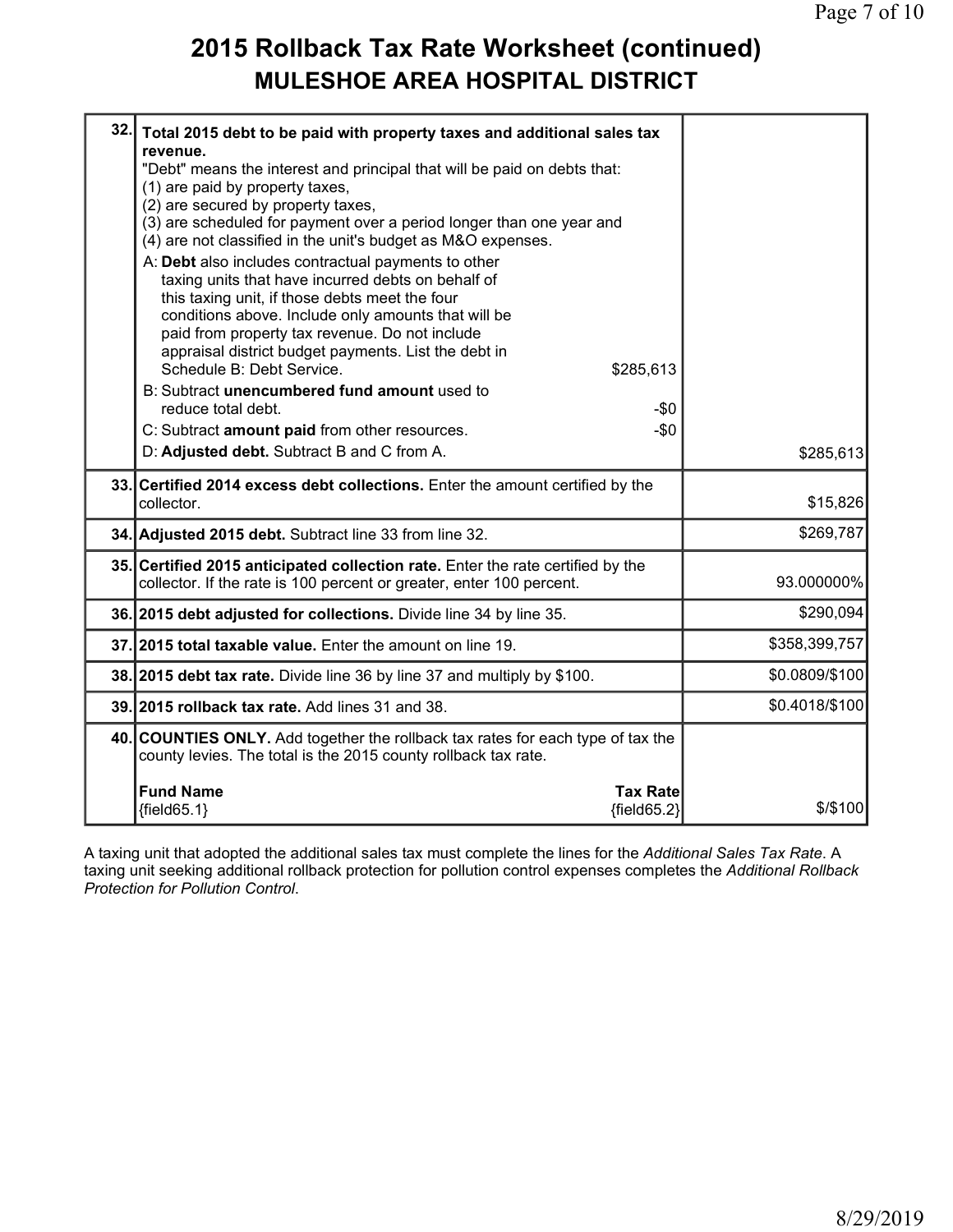## **Additional Sales Tax Rate Worksheet MULESHOE AREA HOSPITAL DISTRICT**

| 41. Units that adopted the sales tax in August or November 2014, or in January or<br>May 2015. Enter the Comptroller's estimate of taxable sales for the previous four<br>quarters. Units that adopted the sales tax before August 2014, skip this line. | \$0            |
|----------------------------------------------------------------------------------------------------------------------------------------------------------------------------------------------------------------------------------------------------------|----------------|
| 42. Estimated sales tax revenue. Counties exclude any amount that is or will be<br>spent for economic development grants from the amount of estimated sales tax<br>revenue.                                                                              |                |
| UNITS THAT ADOPTED THE SALES TAX IN AUGUST OR NOVEMBER<br>2014, OR IN JANUARY OR MAY 2015. Multiply the amount on line 41 by the<br>sales tax rate (.01, .005, or .0025, as applicable) and multiply the result by .95.                                  |                |
| $-OR-$                                                                                                                                                                                                                                                   |                |
| UNITS THAT ADOPTED THE SALES TAX BEFORE AUGUST 2014. Enter<br>the sales tax revenue for the previous four quarters. Do not multiply by .95.                                                                                                              | \$0            |
| 43. 2015 total taxable value. Enter the amount from line 37 of the Rollback Tax Rate<br>Worksheet.                                                                                                                                                       | \$358,399,757  |
| 44. Sales tax adjustment rate. Divide line 42 by line 43 and multiply by \$100.                                                                                                                                                                          | \$0.0000/\$100 |
| 45. 2015 effective tax rate, unadjusted for sales tax. Enter the rate from line 24 or<br>25, as applicable, on the Effective Tax Rate Worksheet.                                                                                                         | \$0.3778/\$100 |
| 46. 2015 effective tax rate, adjusted for sales tax.                                                                                                                                                                                                     |                |
| UNITS THAT ADOPTED THE SALES TAX IN AUGUST OR NOVEMBER<br>2014, OR IN JANUARY OR MAY 2015. Subtract line 45 from line 46.                                                                                                                                |                |
| $-OR-$                                                                                                                                                                                                                                                   |                |
| UNITS THAT ADOPTED THE SALES TAX BEFORE AUGUST 2014. Enter<br>line 46, do not subtract.                                                                                                                                                                  | \$0.3778/\$100 |
| 47. 2015 rollback tax rate, unadjusted for sales tax. Enter the rate from line 39 or<br>40, as applicable, of the rollback tax rate worksheet.                                                                                                           | \$0.4018/\$100 |
| 48. 2015 rollback tax rate, adjusted for sales tax. Subtract line 44 from line 47.                                                                                                                                                                       | \$0.4018/\$100 |

If the additional sales tax rate increased or decreased from last year, contact the Comptroller's office for special instructions on calculating the sales tax projection for the first year after the rate change.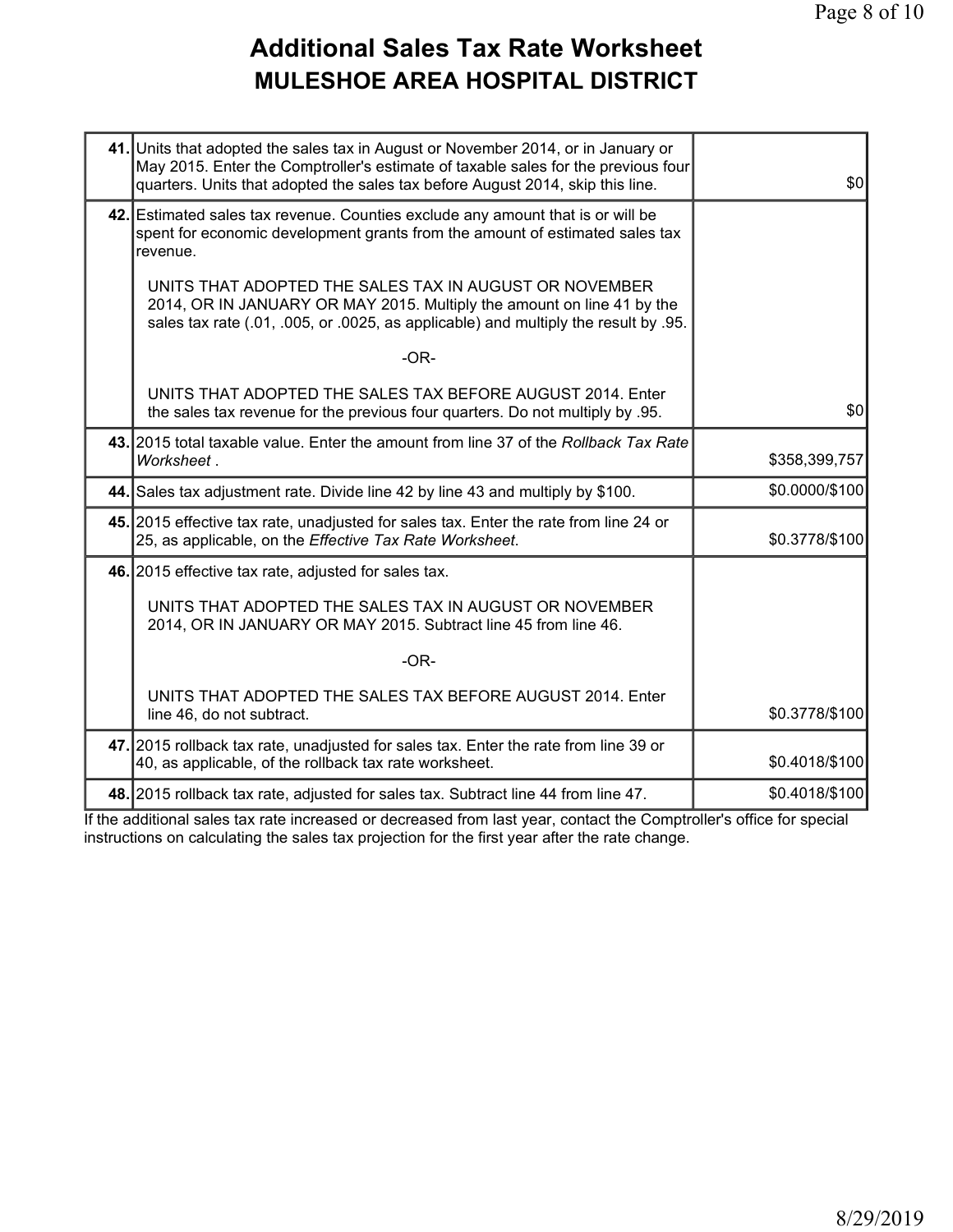### **Additional Rollback Protection for Pollution Control Worksheet MULESHOE AREA HOSPITAL DISTRICT**

| 49. Certified expenses from TCEQ. Enter the amount certified in the determination<br>letter from TCEQ. The taxing unit shall provide its assessor with a copy of the<br>letter. See Part 3, the Rollback Rate, for more details. | \$01           |
|----------------------------------------------------------------------------------------------------------------------------------------------------------------------------------------------------------------------------------|----------------|
| 50. 2015 total taxable value. Enter the amount from line 37 of the Rollback Tax Rate<br>Worksheet.                                                                                                                               | \$358,399,757  |
| 51. Additional rate for pollution control. Divide line 49 by line 50 and multiply by 100.                                                                                                                                        | \$0.0000/\$100 |
| 52. 2015 rollback tax rate, adjusted for pollution control. Add line 51 to one of the<br>following lines (as applicable): line 39, line 40 (counties) or line 48 (units with the<br>additional sales tax).                       | \$0.4018/\$100 |